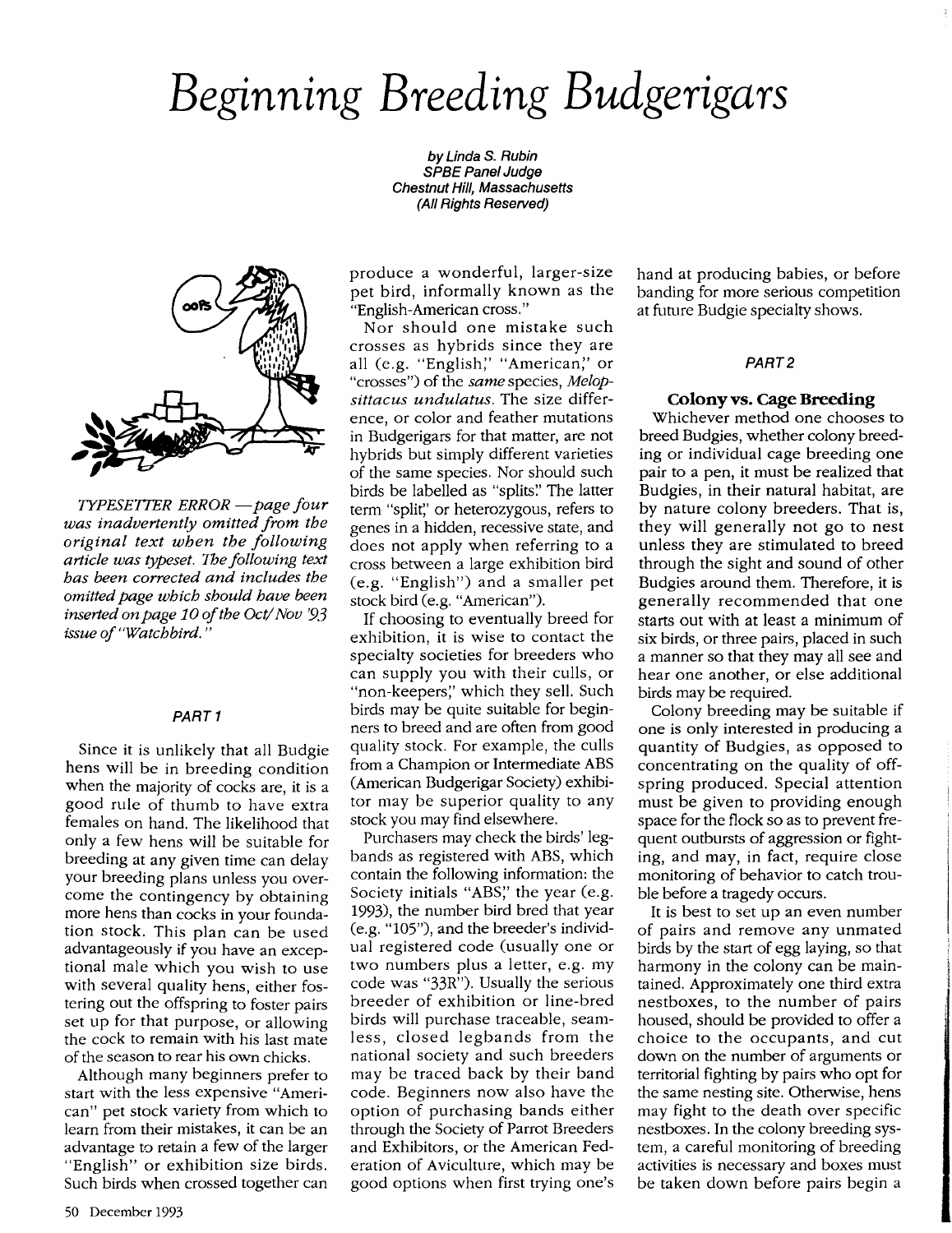third clutch, otherwise breeding will go on endlessly, with chicks hatching approximately every 12 weeks, and pairs becoming quickly ill and exhausted.

Cage breeding, one pair of birds to a pen, is generally more recommended and is absolutely necessary if one wishes to know the exact pedigree or parentage of offspring; breed for very specific color mutations; or raise birds for exhibition. Generally, a pair is selected who are deemed appropriate mates by such traits as show quality, color, fertility, or other attributes, and are given a large enough cage which will permit the raising of a family.

While a commercial double breeder cage is acceptable, it should be noted the more space provided, the fewer problems will arise. Such incidents might include feather plucking or aggression due to over-crowdedness, or lack of exercise space for exhilarated wing-flapping. Homemade cages may be made and fanciers should consider that enough space is provided to accommodate not only the parents, but the number of youngsters produced who will eventually fledge and sleep outside the nestbox with their sire.

Individual cage breeding not only offers the advantage of accurate pedigrees, control over the production of color mutations, and ease of nest inspections and closed-banding of young, but also helps to cut down on fighting, aggression, or hostile takeover of nests, including the breaking of eggs or killing of young, which is a possibility in the colony system. On the negative side, individual cage breeding generally requires more time and effort to service each cage as opposed to just one communal flight. However, many fanciers feel the control over such factors as listed above justifies any extra time which may be required.

### Setting Up

Cages or pens can be built out of wire or commercially made enclosures can be secured. Flights should be built to accommodate the Budgies' ability to fly and play, and promote exercise to build muscle during the non-breeding period, and should be a *minimum* of six feet or more in length, preferably six to eight feet high to help build muscle and stamina when flying from the feed bowls on

the ground to the top perches. Since Budgies are inclined to put on weight, the longer the flight, the better.

In the U.S. we tend to separate our sexes, keeping cocks in one flight with hens in a separate flight. In Europe and abroad, fanciers tend to fly the sexes together and do not seem to experience any trouble mating the pairs they select for the upcoming breeding season. By flying the sexes together, it is noted that the hens no longer remain sedentary as they would in a separate flight. Rather, the hens are moved and chased about by the interested cocks, and are therefore forced to exercise.

Once pairs have been selected, conditioning foods and soft mashes should be added to the diet, along with either a dish for bathing or daily spray misting. Such variables as increased food supply, proper temperature and humidity, along with extended daylight hours (which can be provided by using artificial lighting for indoor or basement breeding), plus the addition of a proper nesting site, e.g. nestbox, and an acceptable mate, will signal the onset of the breeding season.

There are a number of Budgerigar nestboxes on the marker with the average box measuring 6" x 6" x 8", although there are bigger boxes available in different styles for the larger exhibition size birds. Most come with a nest concave block which will help the eggs stay safely together, and the addition of a handful or two of clean, white, pine shavings will be welcome by some hens and help to keep the nest clean and dry. Those pairs who are bothered by the pine shavings will remove them with no delay to their egg-laying schedule.

It is especially important that all perches, whether wooden dowels or fresh cut tree branches, are positioned firmly in the cage so that mating and copulation is successful, otherwise infertile eggs may result. Nestboxes positioned on the outside of a cage or pen will allow more room for birds to perch and breed. In colony breeding situations, birds may mate on top of nestboxes, if permitted access to them inside the breeding flight.

Hens selected for breeding should exhibit a deep tan to light brown cere indicating their coming into condition. By selecting a hen with a deep chocolate brown cere, she is already at the height of her breeding cycle, with no where to go but downhill, thus bringing the cycle to its conclusion. On the other hand, the hen with a tan to light brown cere should be closer to the beginning of her cycle with more time ahead to comfortably complete a second clutch.

Cocks should have deep blue to purple ceres, depending upon their color variety, and should be actively courting the hen by singing and rapidly tapping bright shiny objects such as cage bars, or nestboxes with their beaks. They should behave amorously, dilating their eyes, tapping the hen's beak with their own, eventually siding up to the hen to feed and mount her.

At the onset of the introduction of breeding pairs, a soft-food should be provided, one which pairs will rear their chicks on. In the wild, Budgies nest after the rainy season has stimulated the growth of seedling grasses, a natural soft-food. Providing a softfood will enable pairs to become familiar with the routine of eating such a preparation and should allow the